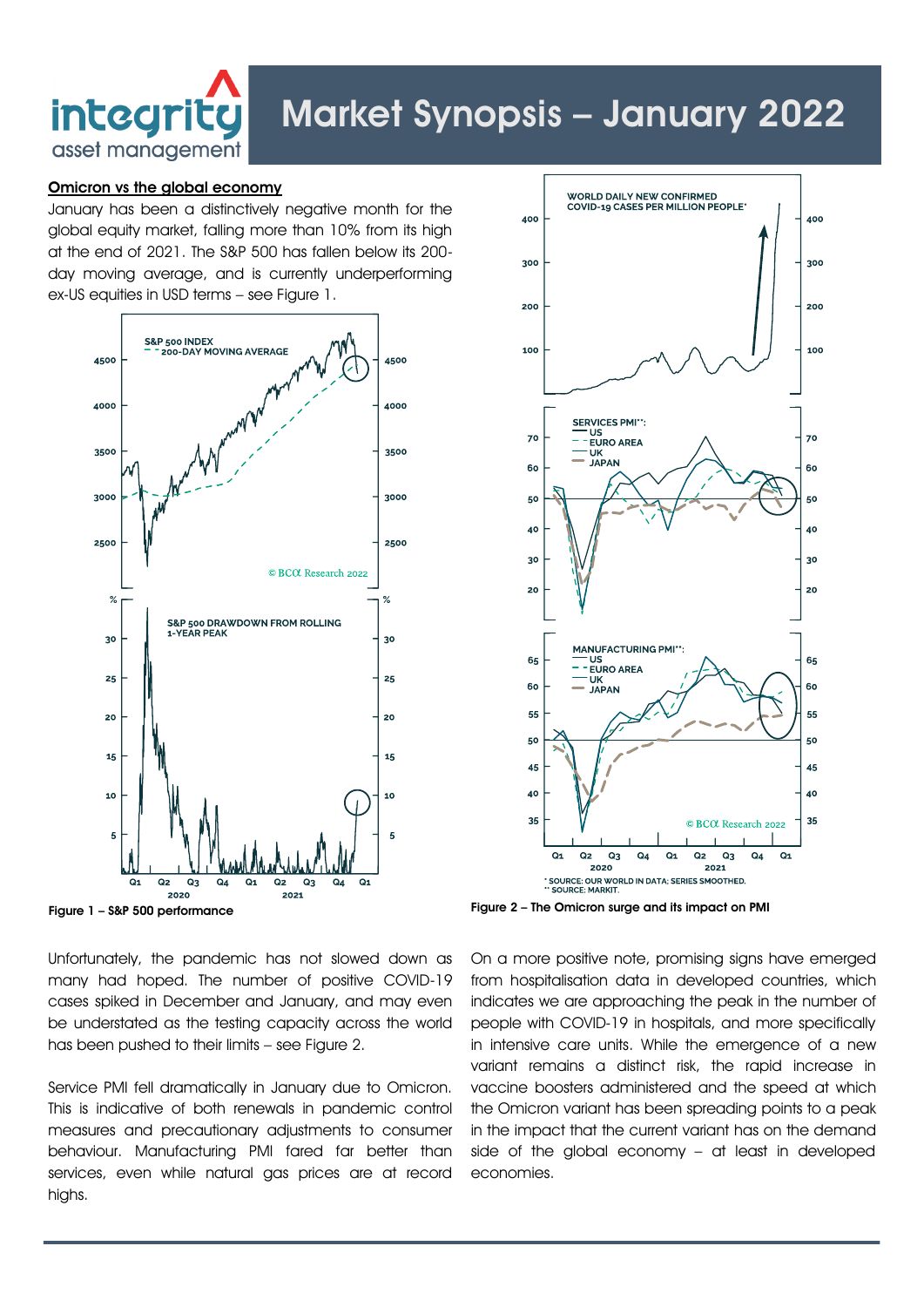However, there have been no clear signs of a waning impact on the supply side of the economy. The Omicron variant poses a significant risk of more frequent and longer lockdowns in China, as the country has a zero tolerance COVID-19 policy, as well as the inability of the Sinovac vaccine to provide protection against contracting Omicron. Shipping costs have already begun to tick higher, suggesting that the ongoing lockdowns and mandatory quarantines in key Chinese locations are already having an impact – see Figure 3.



Figure 3 – The Omicron surge and its impact on supply

# A newly hawkish Fed

The combination of temporary negative US demand and labour shortage, as well as the impact of the global supply chain, has increased the Fed's urgency to raise interest rates. The Fed's ability to achieve one of its core functions – keeping inflation under control – has been challenged over the past year. While the probability of extreme US inflation (>4%) has fallen, inflation rates higher than average is expected. Based on this, it is still likely that the Fed will proceed with a rate hike in March.

Investors will need to be cognisant of the Fed's recent hawkish shift, and how this will impact economic activity and the financial markets. Not only do investors need to worry about the speed and size of the potential hikes, but also the impact of quantitative tightening as the Fed slows its pace of asset purchases. We believe that investors should be more concerned about the former. The level of the S&P 500 was almost perfectly correlated with the Fed's total security holdings between 2008 and 2015. This broke down completely between 2016 and early 2020, and only returned to its near perfect correlation as the Fed's holdings of securities surged during the pandemic – see Figure 4.



Figure 4 – Correlation between Fed's security holding and S&P 500

This changing relationship indicates that the correlation between the two is most likely spurious – meaning they are indirectly related. The periods in which the Fed's security holdings increased was due to monetary easing, which is beneficial for risky asset prices.

The 10-year US government bond yields are currently 40 basis points below what is implied by the Fed's interest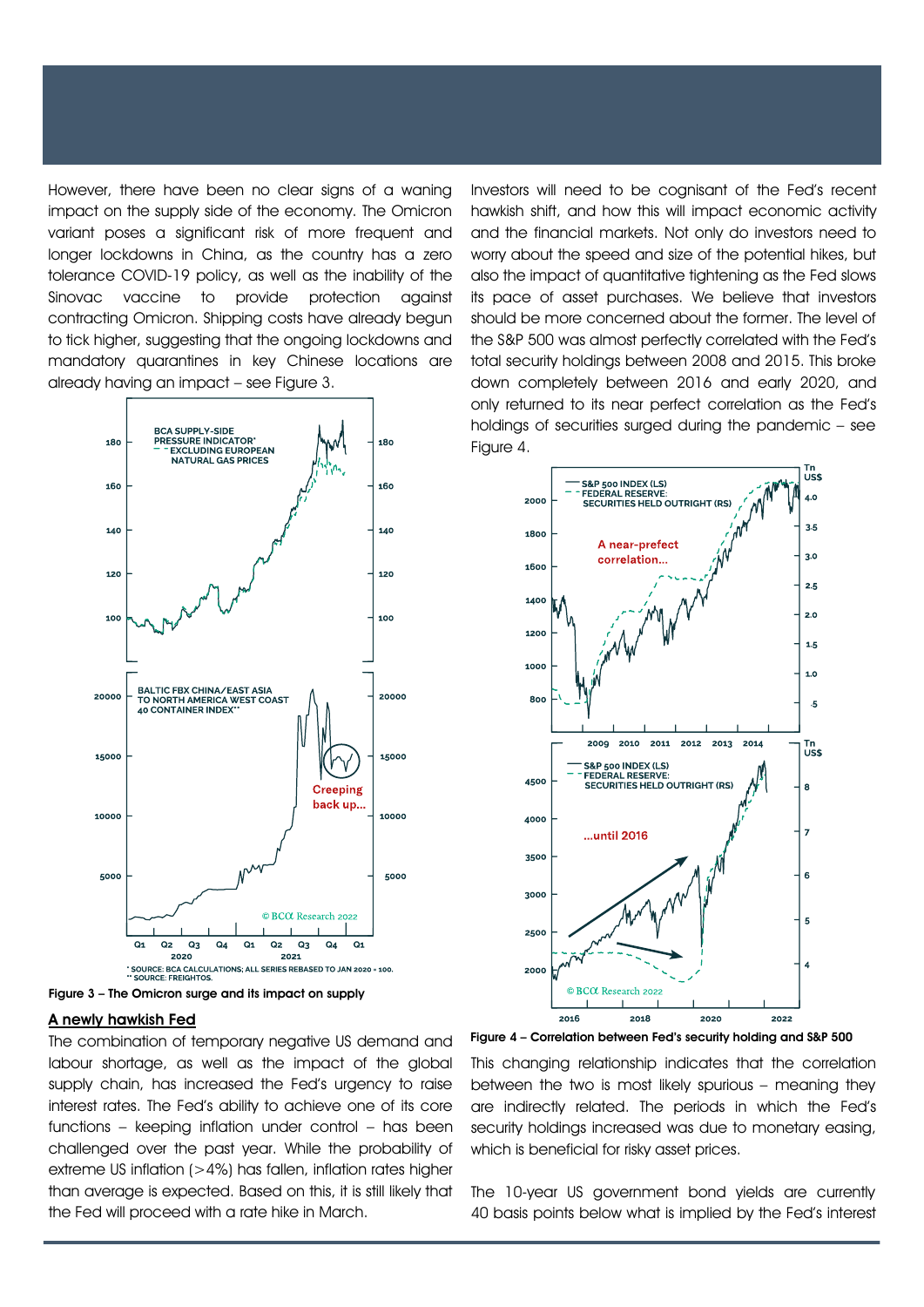rate projections. Therefore it is possible that the rapid reduction in asset purchases by the Fed will cause yields to quickly converge with their fair values. This means the US 10-year bond yield could rise to 2.35% as early as Q2 2022, rather than in Q4 as was previously anticipated.

## Value vs arowth

The fact that the selloff in global equites was concentrated in the US, before the increase in tensions over Ukraine, indicates the cause of the decline: The NASDAQ has fallen dramatically more than the S&P, and US growth equities have underperformed value – see Figure 5.



#### Figure 5 – NASDAQ vs S&P 500

This value outperformance over the past month is indicative of the fact that the relative performance of growth over value since the pandemic began was largely driven by changes in valuation that would reverse if bond yields increased. This also explains the underperformance of US equities in general, given how heavily they lean towards technology companies – see Figure 6.



Figure 6 – Value benefits over growth when Treasury yield rises

However, investors have punished both growth and value shares as bond yields have risen. This general sell off of equity reflects the overall level of investor discomfort regarding further interest rate hikes.

# The Dollar

Despite the recent increase in US interest rate expectations the USD has behaved strangely since November, even as the Omicron variant rapidly spread around the world. The USD was trading opposite to both the intensity of the pandemic and relative interest rate differentials, both of which had appeared to explain the USD's movements for most of 2021 – see Figure 7 on the following page.

Prior weaknesses in the USD may be explained by easing foreign purchases of US equity, as global investors rushing into the technology weighted US market during the height of the pandemic began to wane. However, we expect that another variable may contribute to future USD weakness – the correlation between the total number of cases and USD strength will reverse, from positive to negative. For the majority of the pandemic, new waves and variants were perceived by investors as an indication of slowing global growth, thereby increasing flows into the US market. However the pace at which Omicron has spread, coupled with the fact that it appears to cause less severe infections has led many to believe that Omicron may actually decrease the time it takes for to shift from a pandemic to an endemic. COVID-19 gaining